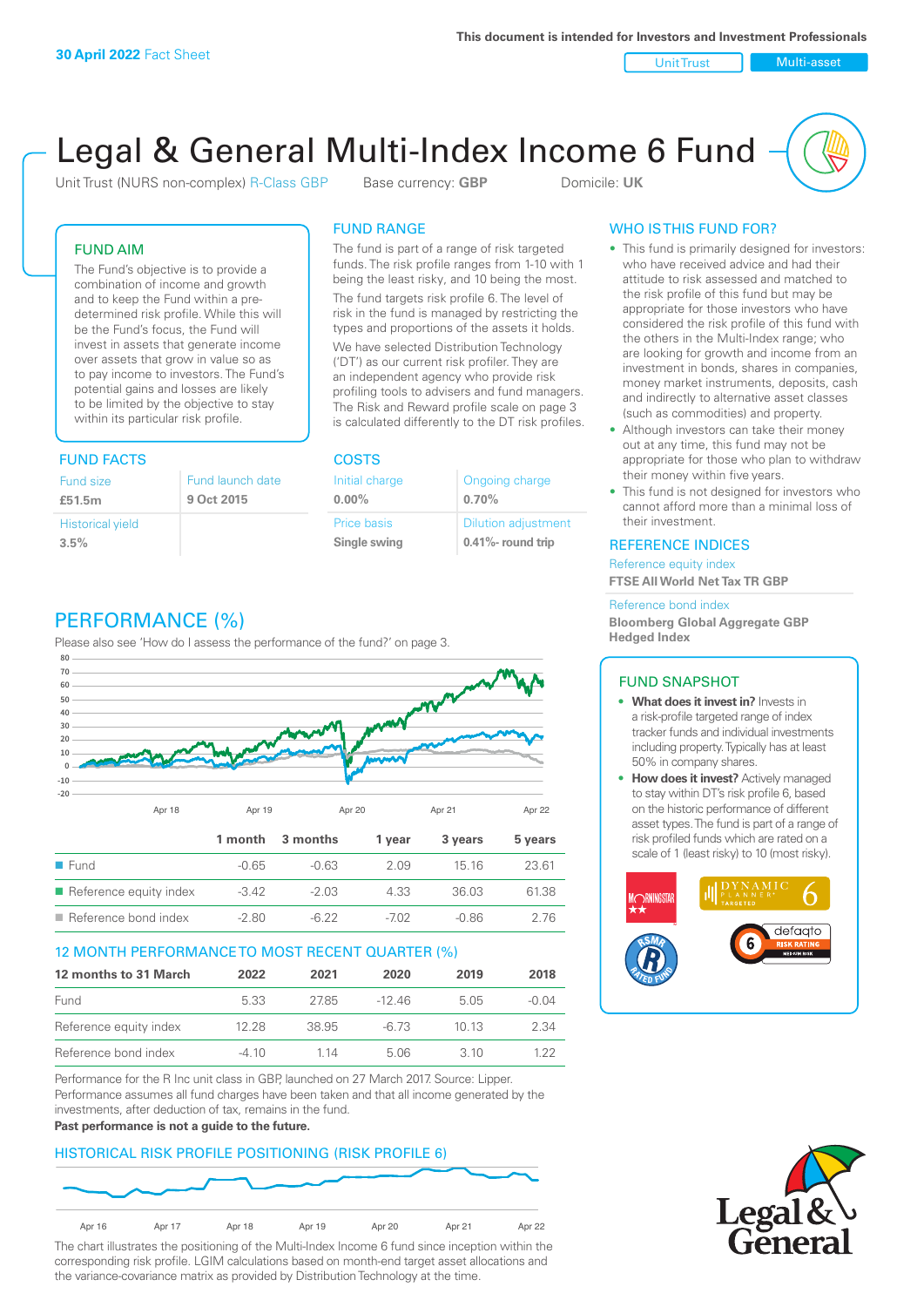# Legal & General Multi-Index Income 6 Fund

Unit Trust (NURS non-complex) R-Class GBP

# PORTFOLIO BREAKDOWN

All data source LGIM unless otherwise stated. Totals may not sum due to rounding.





# FUND MANAGERS

The fund managers have responsibility for managing the multi-index fund range. They are part of the Multi-Asset Funds (MAF) team in LGIM. This team focuses on designing and managing multi-asset funds that are tailored to match the specific objectives of various client types. The team sits within a wider Asset Allocation team which combines both depth of experience with a broad range of expertise from different fields, including fund management, investment consulting and risk management roles.

# TOP 10 HOLDINGS (%)

| L&G Quality Equity Dividends ESG Exclusions UK ETF               | 20.0 |
|------------------------------------------------------------------|------|
| L&G Quality Equity Dividends ESG Exclusions Emerging Markets ETF | 9.0  |
| L&G US Index Trust                                               | 7.8  |
| L&G Quality Equity Dividends ESG Exclusions Europe ex UK ETF     | 7.5  |
| L&G UK Index Trust                                               | 7.0  |
| L&G Quality Equity Dividends ESG Exclusions Asia ex Japan ETF    | 6.5  |
| L&G Emerging Markets Government Bond (Local Currency) Index Fund | 5.5  |
| L&G Active Global High Yield Bond Fund                           | 5.0  |
| L&G Emerging Markets Government Bond (US\$) Index Fund           | 5.0  |
| Global REITs Index Trust                                         | 4.0  |